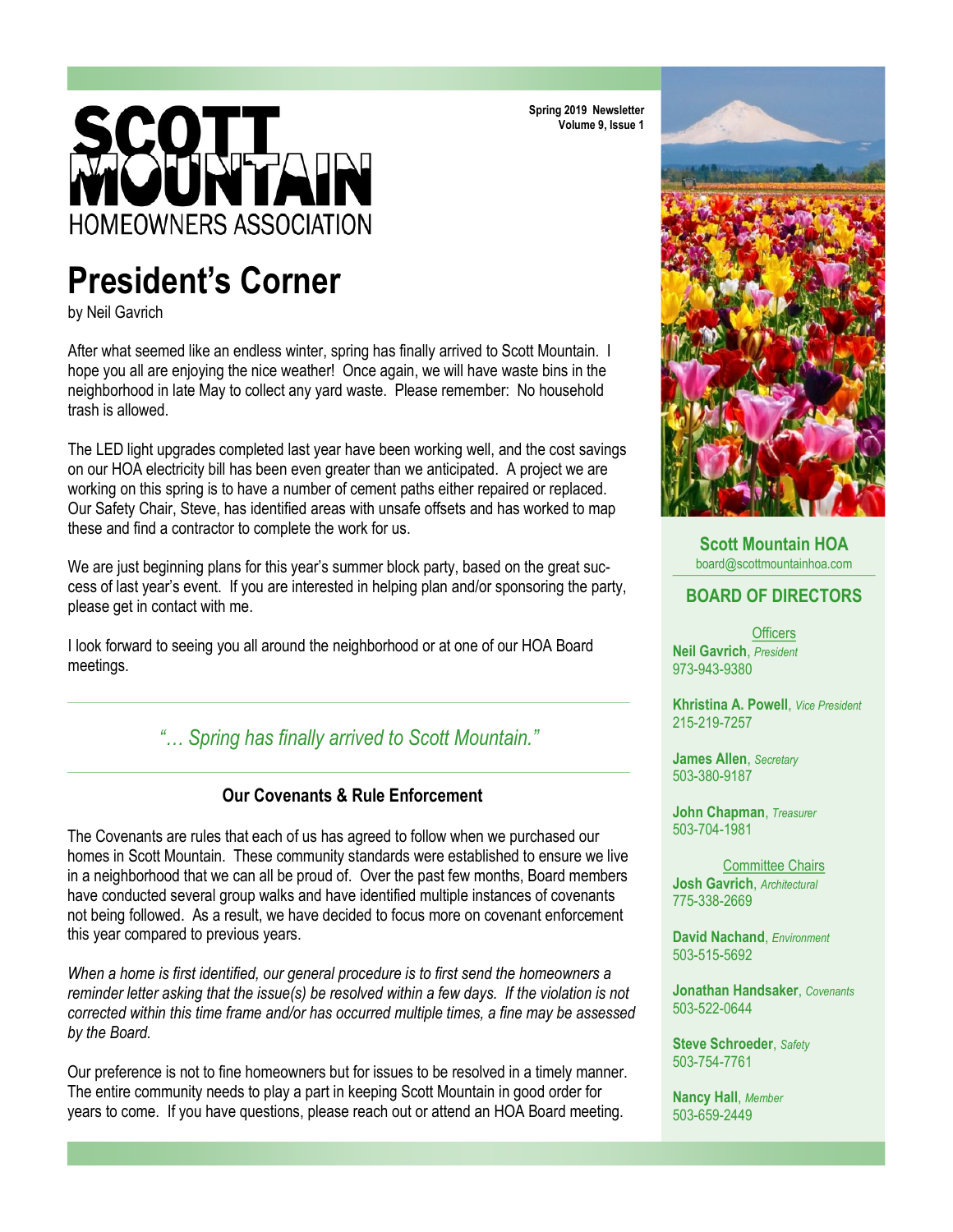

# **Safe Routes to School for Mt. Scott Elementary**

On Sept 26, 2018, Steve, our Safety Officer, attended the Safe Routes to School (SRTS) walk audit conducted to assess current conditions of roads, sidewalks, and pathways around Mt. Scott Elementary School as well as the different modes by which students got to school. A parent survey was also sent out to seek out barriers to students walking/biking to school.

The top 3 barriers were:

- Safety of intersections and crossings
- Sidewalks or pathways
- Speed of traffic along route

For details on the walk audit observations and infrastructure recommendations, please go to the HOA website, **www.scottmountainhoa.com.**

*HOA meetings are on the 1st Tuesday of the month @ 7pm, at the Mt. Scott Fire Station on SE Causey Avenue. All homeowners are invited!*

Want to get to the HOA website directly from your smartphone? Scan the QR code below and access the Contact Form, Covenants & Bylaws, previous meeting minutes & newsletters, and other Scott Mountain info!

If you want more of this type of functionality, please reach out to Khristina A. Powell.



### 2018 Holiday Lights Winners by Khristina A. Powell, VP



*Picture of our Grand Prize Winner*

Here are our 2018 SMHOA Holiday Lights Contest winners. Each home received a \$50 Visa gift card. Thank you to all participants for making our neighborhood a little brighter during the holidays!

> *Grand Prize: 9963 SE Nancy Ct Color Explosion: 10496 SE 98th Creative Design: Holiday Spirit: 10075 SE Steven Ct Griswold: 9835 SE Derek Special Award (Minimalist): 10824 SE 95th*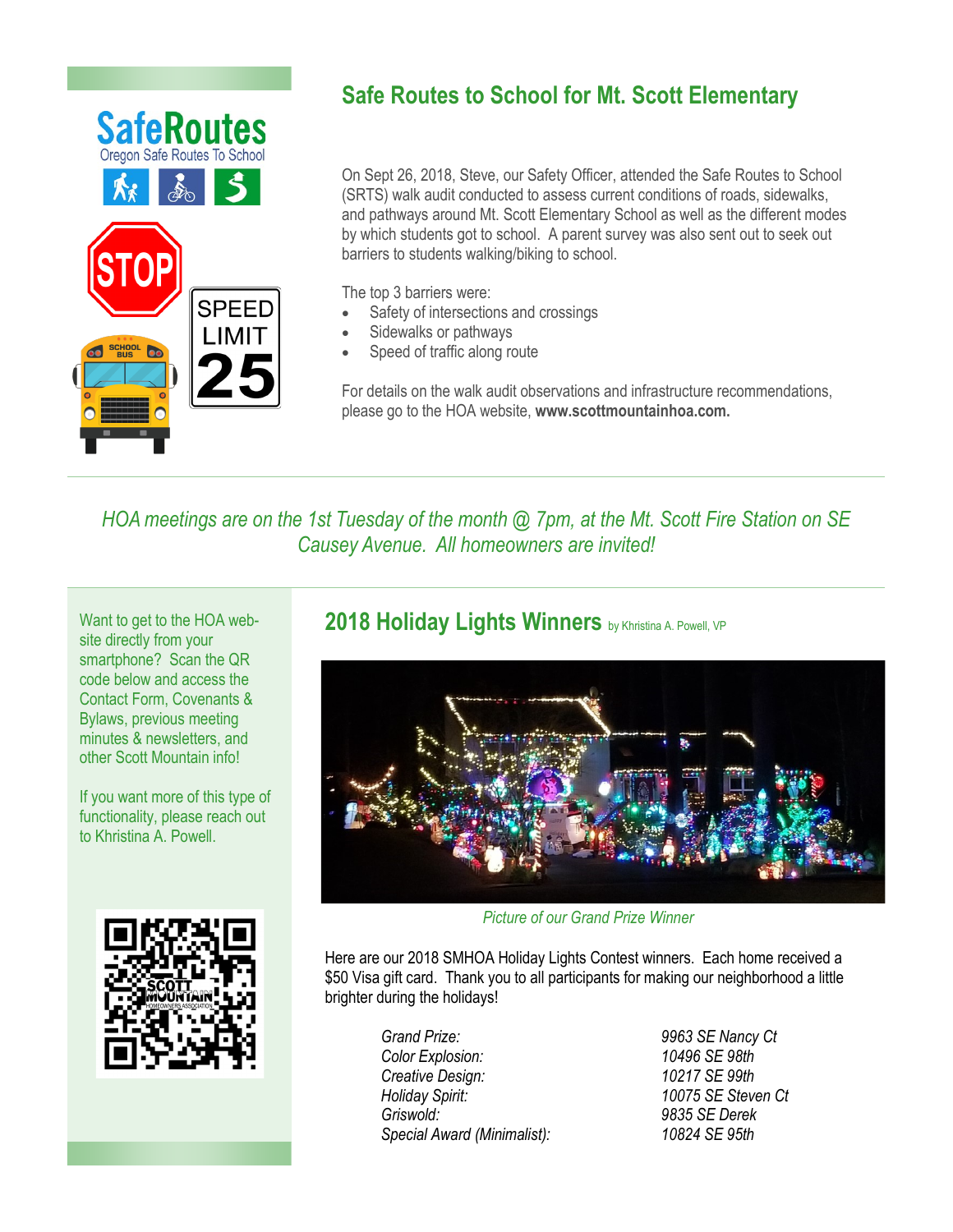# **Neighborhood Watch in Scott Mountain**

Here are some tips & reminders on how to keep our community safe.

- Please drive carefully, and follow the traffic signs and speed limits posted throughout the area.
- Make sure you are appropriately stopping for our school buses and pedestrians.
- There have been some reported incidents of in-car theft. Make sure you lock your vehicles when parked outside your garage.
- Keep rodents & pests at bay by not leaving trash/food out.
- Go over your Disaster Preparedness Plan with your household.
- If a streetlight is out, you can report it to PGE. Call 800-544-1795, press 3. PGE will want the Map # & Pole Tag # located on a round/ oval tag on the pole.
- *See something, say something—if you see any unusual activity, please contact the local police.*

**Happy Valley Police Department (non-emergency line): 503-655-8211**

**For emergencies, please call 911**

### **Eagle Landing Development Updates** by Nancy Hall

At the City of Happy Valley Planning Commission meeting on Oct 9, 2018, they approved condensing the area of the Eagle Landing development from 17.7 acres to 10 acres. All development will be on the vacant land east of Stevens and New Hope Church. Representatives from New Hope Church were present and requested that the Church's future traffic capacity be subtracted from Eagle Landing's capacity (it appears the Church has split from Eagle Landing). This is a significant change; if Eagle Landing cannot stay below their capacity limits, they will be required to perform many traffic mitigations in the area.

At the Happy Valley City Council hearing on Nov 20, 2018, the decision to approve the "Eagle Landing Preliminary Master Plan Major Amendment" was upheld. There are many "Conditions of Approval" associated with this decision that are of interest:

**Condition 41:** "That the applicant shall coordinate with Clackamas County and ODOT to determine appropriate conditions and mitigations on roadways under County and ODOT jurisdiction." Note: our neighborhood streets are under County jurisdiction.

**Condition 48:** "That the applicant's trip generation shall be reevaluated and approved by the City of Happy Valley and Clackamas County DTD prior to the issuance of the Final Master Plan approval."

**Condition 91 (in part):** " In addition, at the Final Master Plan submittal, the applicant shall submit an exhibit demonstrating the proposal meets residential density and floor area ratio, within the limits and/or ranges listed in Table 16.23.010-2. Further, at Final Master Plan submittal, the applicant shall submit architectural elevations, with final building height, for approval by the Planning Official or designee."

**Condition 92 (in part):** "Further,no building shall exceed ten stories in height."

Eagle Landing has two years (possible 1 year extension) to file a Final Master Plan with the City. If approved, then a Design Review application can be submitted.

### **Important Dates & Events** by Khristina A. Powell, VP



Once again, Scott Mountain HOA is hosting our summer block party in August. Last year, we teamed up with the Mt. Scott Fire Department and were able to raise funds and have fun too!

What a fantastic opportunity to get to know our neighbors while enjoying summer and indulging in fun, family-friendly activities!

Once we confirm the date, we'll post on our website and Facebook page.

**If you are interested in helping with planning, please reach out to Neil Gavrich.**



**Spring Yard Waste Bins** will be in our neighborhood the weekend of May 17. *Please do not put anything that is not yard debris (eg. no rocks, tires, concrete, plastic) in dumpsters.*

### **Locations:**

93rd Ct. near 96th Ct. near 10757 96th Ave. near 10558 Gia Ct. near 9905 Kela Pl. near 9905 King Way near 10493 99th Ave. near 10312 100th Dr. near 10246